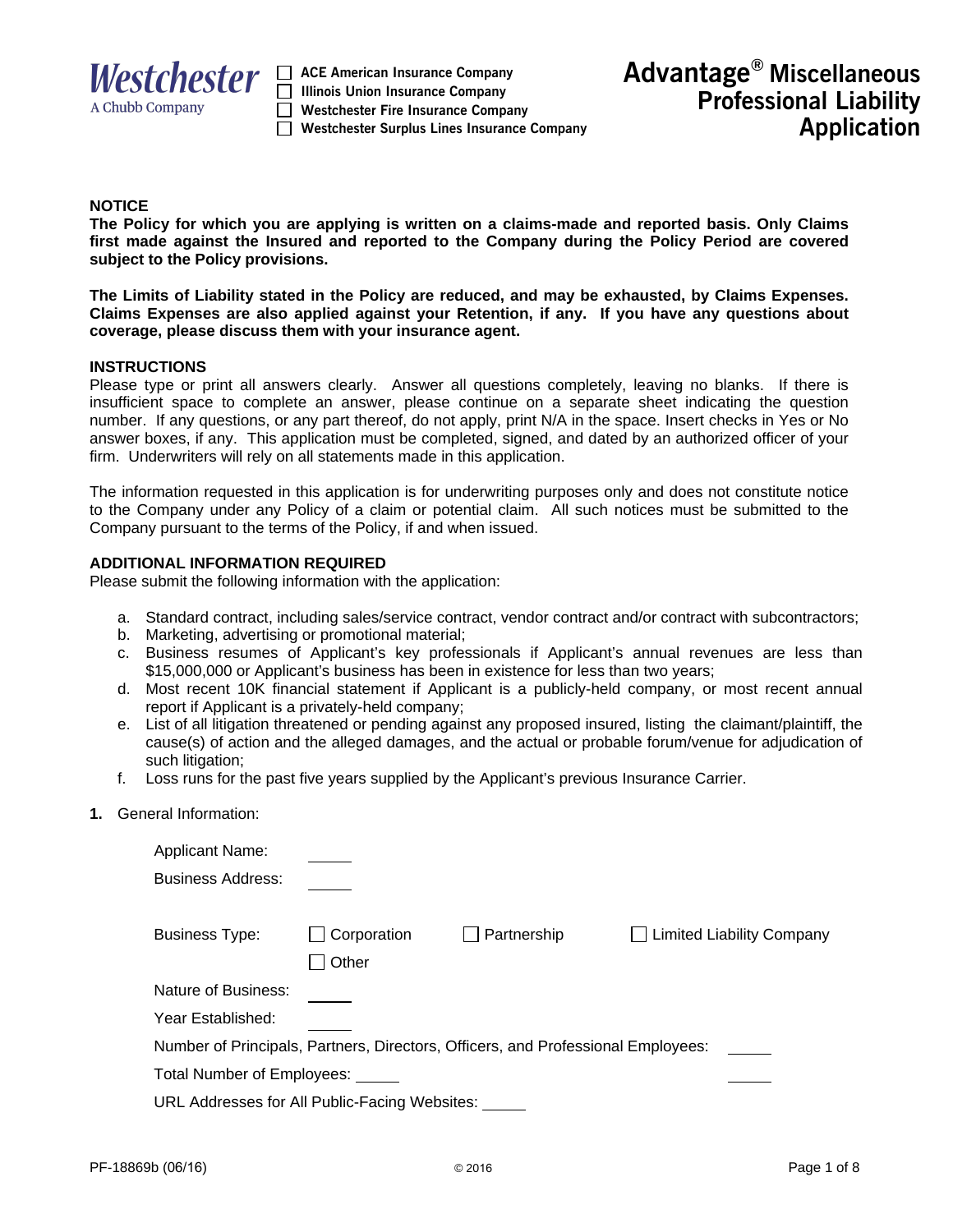# **2.** Subsidiaries:

List all Subsidiaries for which coverage is desired. For purposes of completing this question, Subsidiary means any entity that is not formed as a joint venture of which the Applicant owns or has the right to vote more than 50% of the outstanding voting securities representing the present right to vote for election of directors, or the managers or members of the board of managers or equivalent executives of a limited liability company or partnership, on or before the inception date of the Policy. Please provide percentage ownership by Applicant:

| <b>Subsidiary Name</b> | Percentage of<br>Ownership | Acquisition or<br><b>Formation Date</b> | Services Performed by the<br>Subsidiary |
|------------------------|----------------------------|-----------------------------------------|-----------------------------------------|
|                        | %                          |                                         |                                         |
|                        | %                          |                                         |                                         |
|                        | %                          |                                         |                                         |
|                        | %                          |                                         |                                         |

- **3.** Acquisition, Merger, Consolidation:
	- a. Is the Applicant owned, controlled or affiliated with any other entity?  $\Box$  Yes  $\Box$  No
	- b. Has the name of the Applicant ever been changed?  $\Box$  Yes  $\Box$  No
	- c. Has the Applicant ever been the subject of any merger, acquisition or consolidation?  $\Box$  Yes  $\Box$  No *If the answer is Yes to any part of Question 3, please explain on a separate sheet.*
- **4.** Professional Services:
	- a. Please check all boxes below indicating the professional services performed by the Applicant for which coverage is desired and the applicable percentage of total revenue derived from each professional service provided. If the Applicant's professional services do not fit into one of the categories below, please indicate "Other" and provide a comprehensive description of the type(s) of professional service(s) performed attaching a separate sheet. Where denoted by an asterisk (\*), please complete a supplemental application for each service. Supplemental applications may be found at www.aceprofessionalrisk.com.

| □Auctioneer %                         | □Debt Counselor %                 | □Property Manager* 2%        |
|---------------------------------------|-----------------------------------|------------------------------|
| □ Actuaries %                         | □Employment Agency*<br>2%         | □Property Developer %        |
| △Appraiser's 49%                      | □Employee Leasing _____%          | □ Public Relations %         |
| □ Benefit Plan Administrator* %       | □Escrow Agent* %                  | □Printer %                   |
| □Bookkeeper %                         | □Foreclosure Agent*<br>2%         | Real Estate Agent/Broker* 2% |
| □Business Broker %                    | □Franchiser _____%                | Real Estate Appraiser* 2%    |
| □Business Process Outsourcing _____%  | □Home Inspector %                 | Third Party Administrator* % |
| □Business Manager _____%              | □ Insurance Agent/Broker %        | □Testing Lab _____%          |
| □Call Center<br>□                     | □Lease Broker %                   | □Trustee %                   |
| □Claims Adjuster* 2%                  | □Loan Servicer/Closing Services % | □ Investment Advisor %       |
| □Collection Agent/Credit Reporting* % | □ Management Consultant* %        | □Other _____%                |
| □ Construction Manager* %             | □ Mortgage Banker/Broker* %       |                              |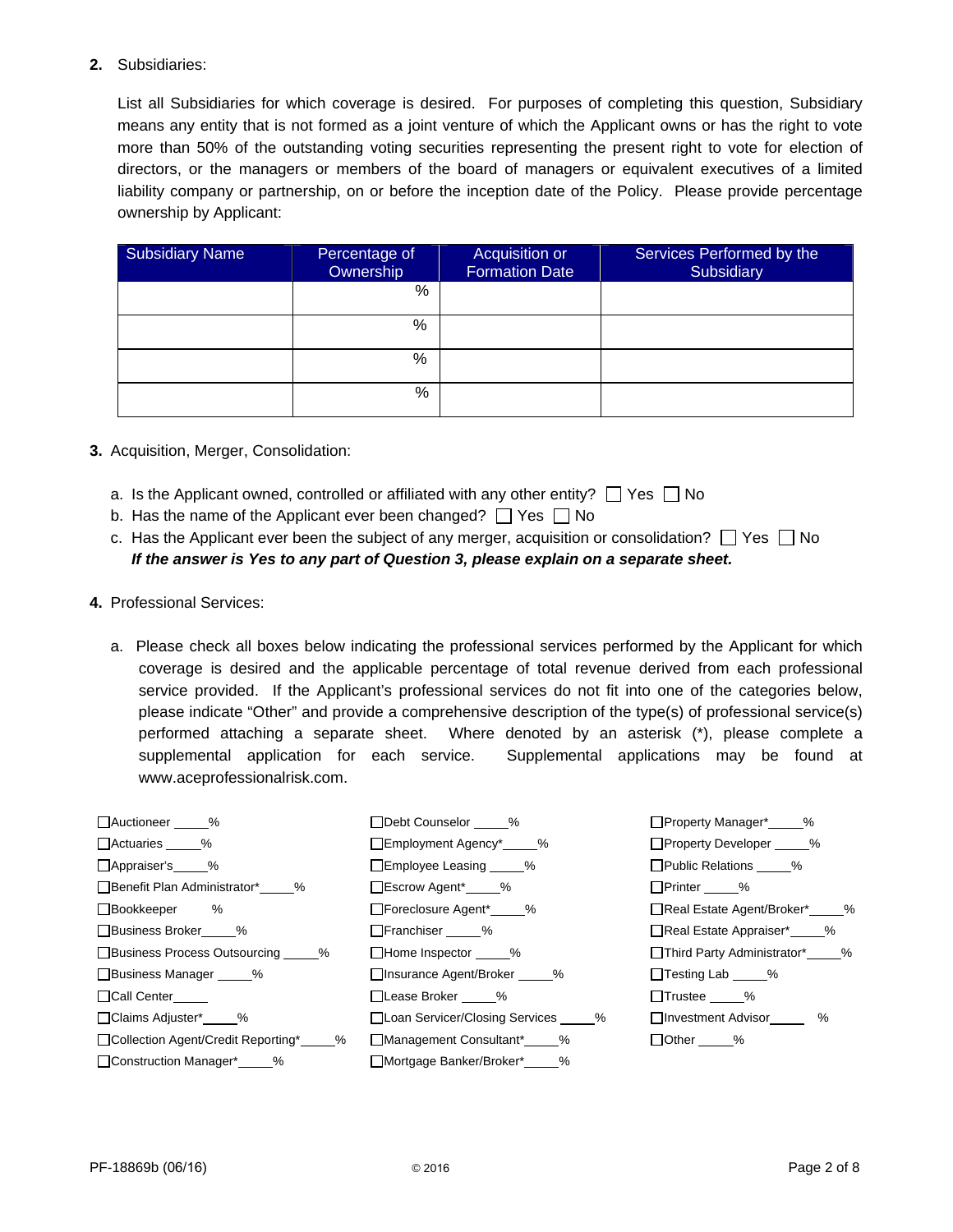- b. During the past five years has the Applicant been engaged in any business or professional services other than the professional services described in question 4a?  $\Box$  Yes  $\Box$  No *If Yes, please explain on separate sheet.*
- c. During the past five years, have any of the Subsidiaries listed in question 2 been engaged in any business or professional services other than those professional services listed in question 4a?  $\Box$  Yes  $\Box$  No *If Yes, please explain on separate sheet.*
- **5.** Financial & Business Information:

*Please provide the most recent 10K financial statement if the Applicant is publicly-held, or the most recent annual report if the Applicant is privately held.*

- a. Indicate fiscal year end date:  $\frac{\ }{\ }$  /  $\frac{\ }{\ }$  (month/day)
- b. Indicate below the total revenues for all professional services indicated in question 4a.

|                                      | Year | Revenues | Percentage Non-US<br>Revenues |
|--------------------------------------|------|----------|-------------------------------|
| <b>Prior Fiscal Year</b>             |      |          |                               |
| <b>Current Fiscal Year</b>           |      |          |                               |
| <b>Projected Next Fiscal</b><br>Year |      |          |                               |

c. Do you anticipate any material changes to the nature of the Applicant's business in the next 12 months, including but not limited to acquisitions or divestitures of subsidiaries by the Applicant, acquisition or divestiture of the Applicant by another entity, substantial increase in or reduction of staffing (net change of +/- 10% or more), any change in business strategy, structure or plan, or any other material change in business?  $\Box$  Yes  $\Box$  No

*If Yes, please explain on a separate sheet.*

- **6.** Clients:
	- a. Complete the following for the Applicant's 5 largest clients:

| Client  | <b>Professional Services</b> | Revenues |
|---------|------------------------------|----------|
|         | Provided                     |          |
| . .     |                              |          |
| ົ       |                              | u        |
| ົ<br>Ő. |                              |          |
| 4.      |                              |          |
| 5.      |                              |          |

- b. Total number of clients: \_\_\_\_\_
- **7.** Subcontractors:
	- a. Does the Applicant use subcontractors?  $\Box$  Yes  $\Box$  No
	- b. What percentage of the professional services indicated in question 4a is subcontracted out? \_\_\_\_\_%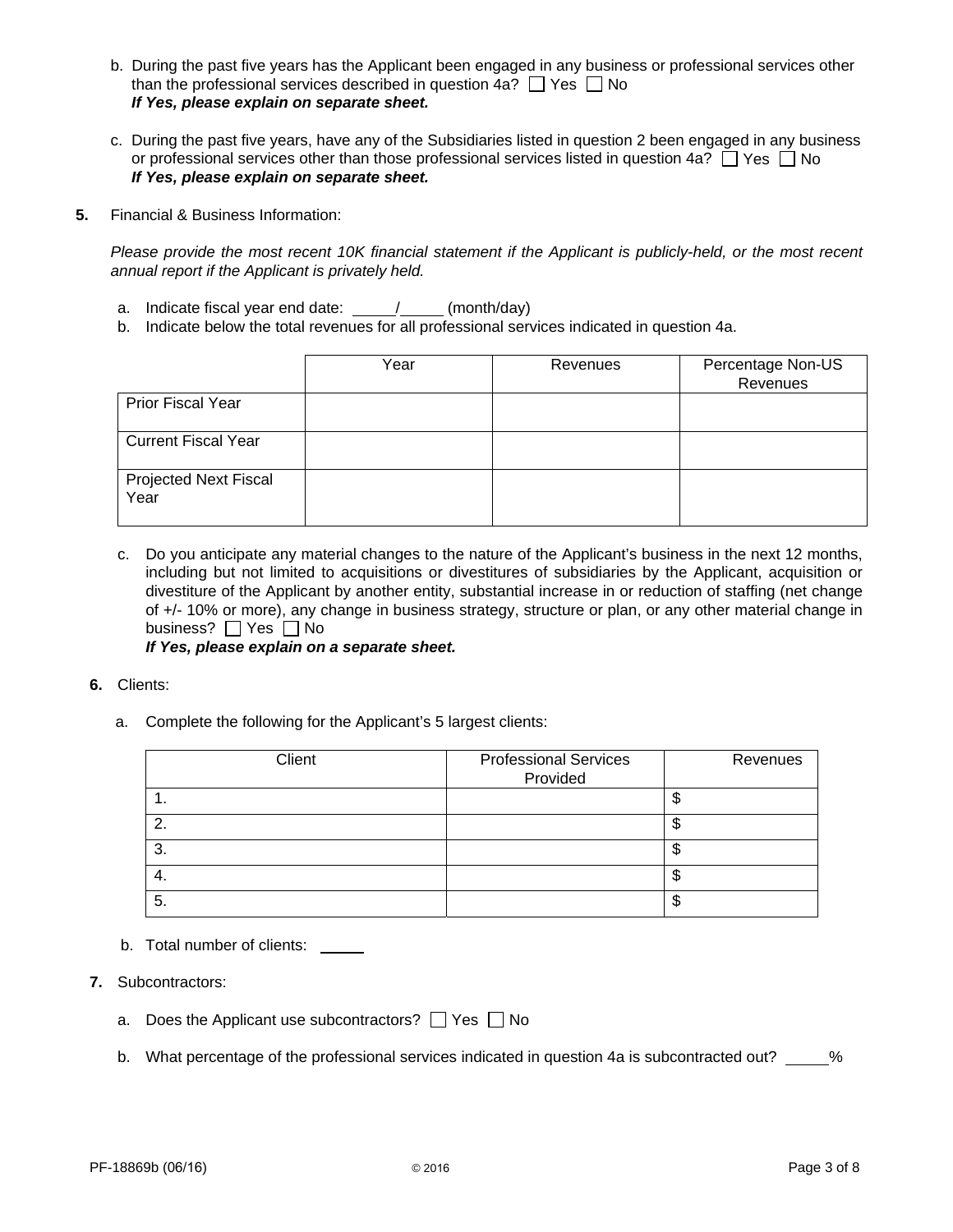c. Does the Applicant require its subcontractors to maintain professional liability insurance?  $\Box$  Yes  $\Box$  No If yes, what are the policy limits the Applicants require its subcontractors to maintain?

If no, are the subcontractors required to indemnify the Applicant?  $\Box$  Yes  $\Box$  No

- d. Do contracts with subcontractors have hold harmless or indemnity agreements that benefit the Applicant?  $\Box$  Yes  $\Box$  No
- **8.** Contracts:
	- a. What percentage of the Applicant's services is provided under written agreement?  $\%$
	- b. In those instances when written contracts are not used, please explain why. \_\_\_\_\_
	- c. What percentage of the Applicant's services is provided under modification of its standard contract? %
	- d. Are Applicant's contracts reviewed by your legal department or by an outside law firm that you hire?  $\Box$  Yes  $\Box$  No
	- e. Do such contracts or agreements contain (check all that apply):

 $\Box$  Hold harmless or indemnity agreements inuring to Applicant's benefit;

 $\Box$  Hold harmless or indemnity agreements inuring to the Client's benefit;

- Guarantees or warrantees;
- $\Box$  Specific description of the professional services Applicant is to provide;
- $\Box$  Clauses defining the responsibility of each party;
- $\Box$  Clauses limiting the applicant's liability;
- $\Box$  A force majeure limitation clause;
- $\Box$  Acceptance of consequential damages;
- $\Box$  Provisions for liquidated damages;
- $\Box$  Provisions for the ownership of intellectual property;
- **9.** Corporate Governance and Education:
	- a. Does the Applicant maintain and adhere to formalized corporate governance procedures which control the Applicant's business activities to ensure compliance with all federal, state and local statutes which pertain to the conduct of the Applicant's business?  $\Box$  Yes  $\Box$  No
	- b. Does the Applicant have a process in place to handle and resolve client complaints?  $\Box$  Yes  $\Box$  No
	- c. Does the Applicant have any procedures in place to resolve disputes with clients over fees or other charges?  $\Box$  Yes  $\Box$  No
	- d. Does the Applicant have agreements with clients wherein the Applicant's fees are contingent upon the successful completion of the assignment or upon the client's cost reductions or increased sales to the client?  $\Box$  Yes  $\Box$  No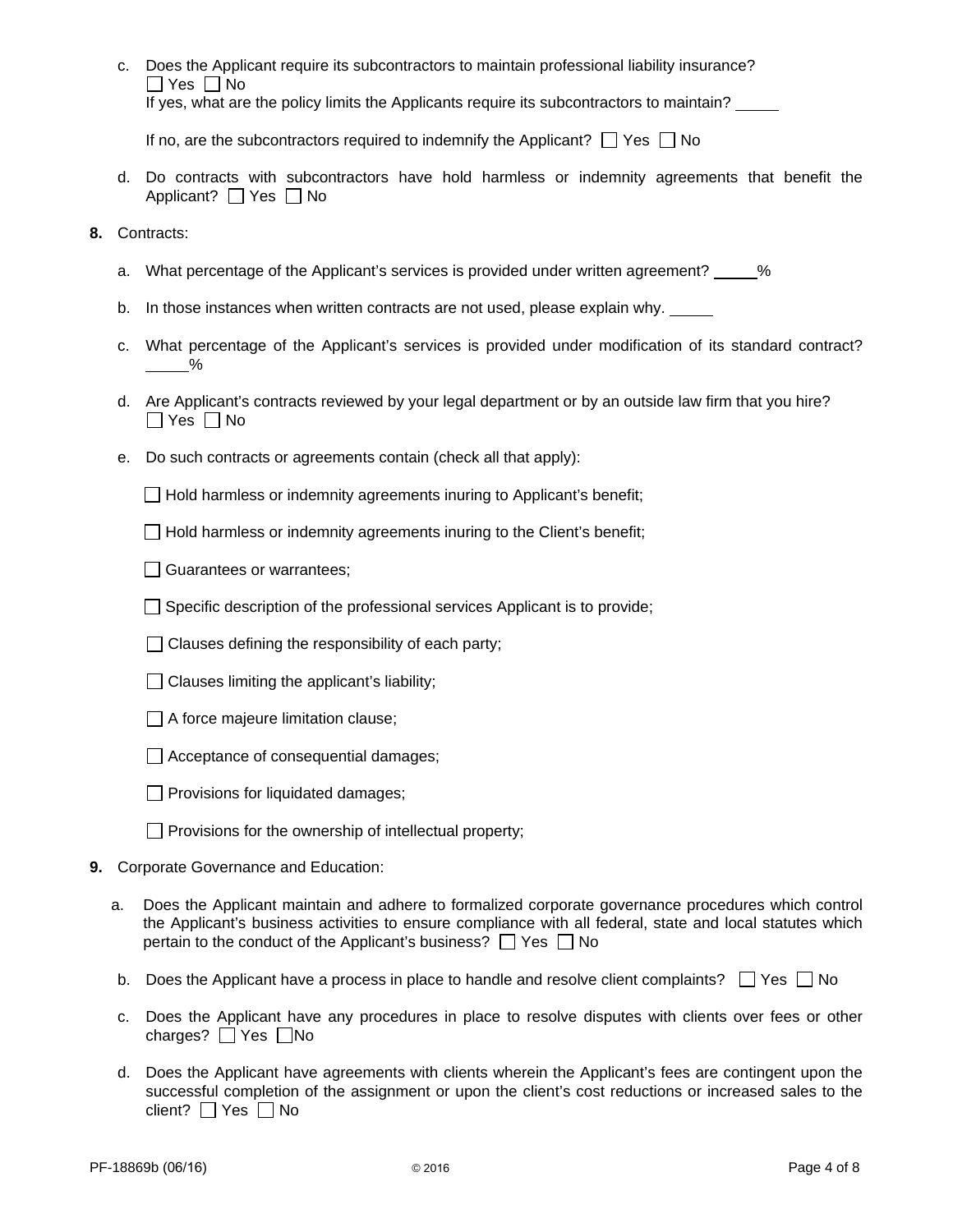- e. Does the Applicant require continuing education for all professional employees?  $\Box$  Yes  $\Box$  No
- f. Does the Applicant provide formalized in-house training for all professional employees?  $\Box$  Yes  $\Box$  No
- g. Does the Applicant have any risk management procedures established and in use?  $\Box$  Yes  $\Box$  No

# *If Yes to any part of Question 9 a – g please explain on a separate sheet.*

**10.** Prior Insurance:

a. Please provide the following information for any Errors and Omissions or Professional Liability Insurance the Applicant carried during the last five years:

| Company | Limit of<br>Liability | Deductible | Premium | Policy<br>Period | Retro<br>Date |
|---------|-----------------------|------------|---------|------------------|---------------|
| . .     |                       |            |         |                  |               |
| ۷.      |                       |            |         |                  |               |
| 3.      |                       |            |         |                  |               |
| 4.      |                       |            |         |                  |               |
| 5.      |                       |            |         |                  |               |

- b. **Missouri Residents are not required to answer this question.** Has any Errors or Omissions Insurance or Professional Liability Insurance issued to the Applicant ever been declined, cancelled or non-renewed?  $\Box$  Yes  $\Box$  No *If Yes, please explain on separate sheet.*
- **11.** Disaster Recovery Planning (to be completed by any Applicant with annual revenues greater than \$100,000,000):
	- a. Does the Applicant have a Disaster Recovery Plan currently in place for catastrophic events?  $\Box$  Yes  $\Box$  No
		- i. Does plan contain Threat Analysis Process?  $\Box$  Yes  $\Box$  No
		- ii. Does plan contain Risk Assessment Procedure?  $\Box$  Yes  $\Box$  No
		- iii. Does plan contain Disaster Mitigation Steps?  $\Box$  Yes  $\Box$  No
		- iv. Does plan contain Response and Recovery Plans?  $\Box$  Yes  $\Box$  No
	- b. Does the Disaster Recovery Plan include planning for terrorist events?  $\Box$  Yes  $\Box$  No
	- c. Has the Applicant tested the Disaster Recovery Plan within the past 6 months?  $\Box$  Yes  $\Box$  No
	- d. Does the Applicant have a Disaster Recovery Team, with specific assignments for team members?  $\Box$  Yes  $\Box$  No
	- e. Is Disaster Recovery Team Leader a part of Senior Management within Applicant's organization?:  $\Box$  Yes  $\Box$  No
- **12.** Claims Experience:
	- a. After inquiry, any principals, directors, officers, partners, professional employees or independent contractors of the Applicant have knowledge or information of any actual or alleged acts, errors, omissions, offenses or circumstances which might reasonably be expected to give rise to a claim against the Applicant or any proposed insured entity?  $\Box$  Yes  $\Box$  No
	- b. During the past five years, has the Applicant, or any of its predecessors in business, subsidiaries or affiliates, or any of the principals, directors, officers, partners, professional employees or independent contractors ever been the subject of a disciplinary action as a result of professional activities?  $\Box$  Yes  $\Box$  No
	- c. During the past five years, have any claims or suits been made against the Applicant, any predecessors in business, subsidiaries, affiliates or any principal, director, officer or professional employee?  $\Box$  Yes  $\Box$  No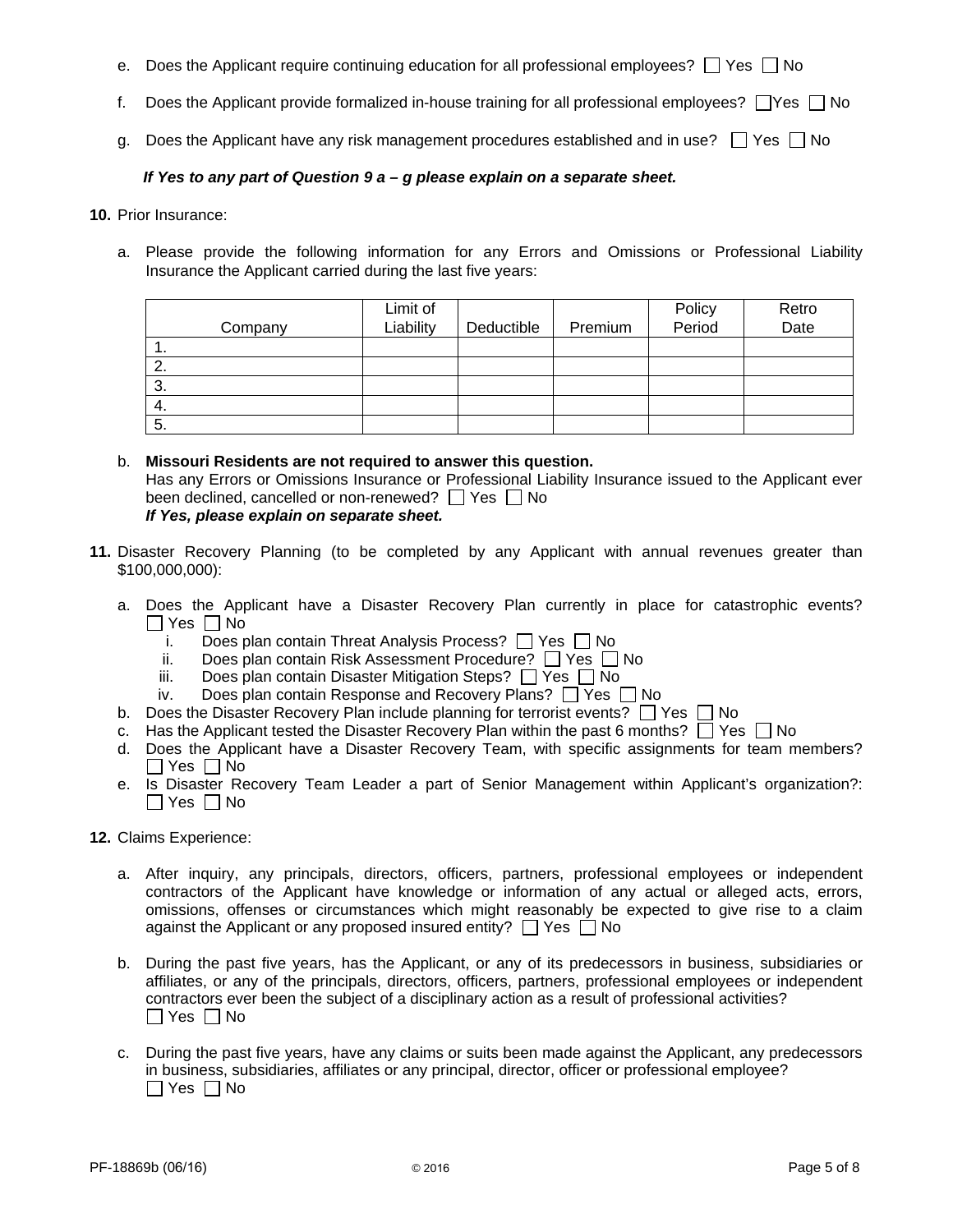d. Has the Applicant reported the matters listed in Question 12 a-c to its current or former insurance carrier?  $\Box$  Yes  $\Box$  No

If yes to any part of Question 12 a-c, please complete a Supplemental Claims Questionnaire for each claim, notice or circumstance. Supplemental Claims Questionnaires are available at www.aceprofessionalrisk.com.

#### **FRAUD WARNING STATEMENTS**

**NOTICE TO ARKANSAS AND LOUISIANA APPLICANTS:** Any person who knowingly presents a false or fraudulent claim for payment of a loss or benefit or knowingly presents false information in an application for insurance is guilty of a crime and may be subject to fines and confinement in prison.

**NOTICE TO COLORADO APPLICANTS:** It is unlawful to knowingly provide false, incomplete, or misleading facts or information to an insurance company for the purpose of defrauding or attempting to defraud the company. Penalties may include imprisonment, fines, denial of insurance, and civil damages. Any insurance company or agent of an insurance company who knowingly provides false, incomplete, or misleading facts or information to a policyholder or claimant for the purpose of defrauding or attempting to defraud the policyholder or claimant with regard to a settlement or award payable from insurance proceeds shall be reported to the Colorado Division of Insurance within the Department of Regulatory Agencies.

**NOTICE TO DISTRICT OF COLUMBIA APPLICANTS:** WARNING: It is a crime to provide false or misleading information to an insurer for the purpose of defrauding the insurer or any other person. Penalties include imprisonment and/or fines. In addition, an insurer may deny insurance benefits if false information materially related to a claim was provided by the applicant.

**NOTICE TO MAINE APPLICANTS:** It is a crime to knowingly provide false, incomplete or misleading information to an insurance company for the purpose of defrauding the company. Penalties may include imprisonment, fines or a denial of insurance benefits.

**NOTICE TO MARYLAND APPLICANTS:** Any person who knowingly and willfully presents a false or fraudulent claim for payment of a loss or benefit or who knowingly and willfully presents false information in an application for insurance is guilty of a crime and may be subject to fines and confinement in prison.

**NOTICE TO NEW JERSEY APPLICANTS:** Any person who includes any false or misleading information on an application for an insurance policy is subject to criminal and civil penalties.

**NOTICE TO NEW MEXICO APPLICANTS:** ANY PERSON WHO KNOWINGLY PRESENTS A FALSE OR FRAUDULENT CLAIM FOR PAYMENT OF A LOSS OR BENEFIT OR KNOWINGLY PRESENTS FALSE INFORMATION IN AN APPLICATION FOR INSURANCE IS GUILTY OF A CRIME AND MAY BE SUBJECT TO CIVIL FINES AND CRIMINAL PENALTIES.

**NOTICE TO NEW YORK APPLICANTS:** Any person who knowingly and with intent to defraud any insurance company or other person files an application for insurance or statement of claim containing any materially false information, or conceals for the purpose of misleading, information concerning any fact material thereto, commits a fraudulent insurance act, which is a crime, and shall also be subject to a civil penalty not to exceed five thousand dollars and the stated value of the claim for each such violation.

**NOTICE TO OHIO APPLICANTS:** Any person who, with intent to defraud or knowing that he is facilitating a fraud against an insurer, submits an application or files a claim containing a false or deceptive statement is guilty of insurance fraud.

**NOTICE TO OKLAHOMA APPLICANTS:** WARNING: Any person who knowingly, and with intent to injure, defraud or deceive any insurer, makes any claim for the proceeds of an insurance policy containing any false, incomplete or misleading information is guilty of a felony.

**NOTICE TO TENNESSEE AND WASHINGTON APPLICANTS:** It is a crime to knowingly provide false, incomplete, or misleading information to an insurance company for the purposes of defrauding the company. Penalties include imprisonment, fines, and denial of insurance benefits.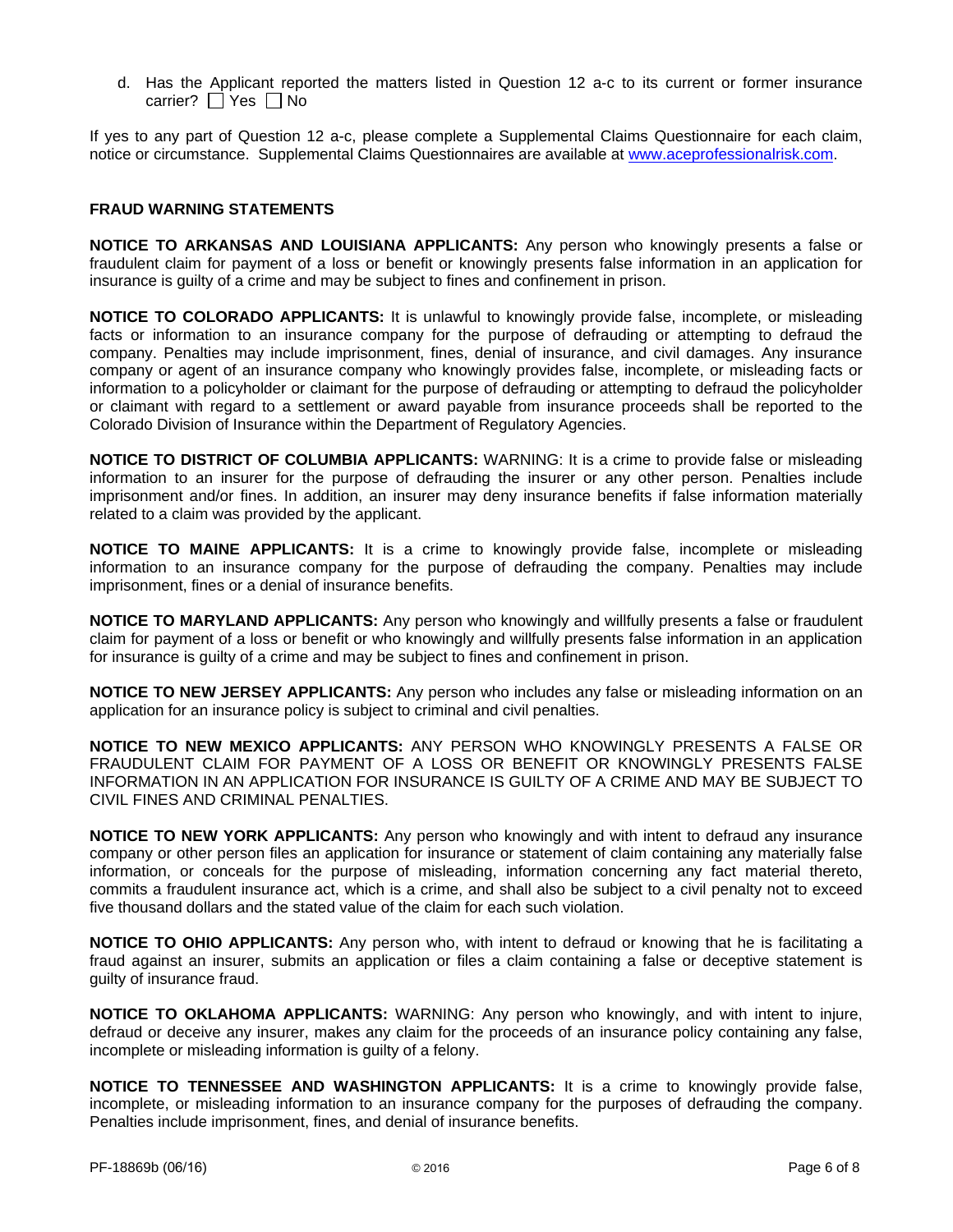**NOTICE TO ALL OTHER APPLICANTS:** 

**ANY PERSON WHO KNOWINGLY AND WITH INTENT TO DEFRAUD ANY INSURANCE COMPANY OR ANOTHER PERSON, FILES AN APPLICATION FOR INSURANCE OR STATEMENT OF CLAIM CONTAINING ANY MATERIALLY FALSE INFORMATION, OR CONCEALS INFORMATION FOR THE PURPOSE OF MISLEADING, COMMITS A FRAUDULENT INSURANCE ACT, WHICH IS A CRIME AND MAY SUBJECT SUCH PERSON TO CRIMINAL AND CIVIL PENALTIES.** 

## NOTICE TO APPLICANTS. PLEASE READ CAREFULLY

BY SIGNING THIS APPLICATION, THE APPLICANT WARRANTS TO THE COMPANY THAT ALL STATEMENTS MADE IN THIS APPLICATION AND ATTACHMENTS HERETO ABOUT THE APPLICANT AND ITS OPERATIONS ARE TRUE AND COMPLETE, AND THAT NO MATERIAL FACTS HAVE BEEN MISSTATED OR MISREPRESENTED IN THIS APPLICATION, SUPPRESSED OR CONCEALED. THE UNDERSIGNED AGREES THAT IF AFTER THE DATE OF THIS APPLICATION AND PRIOR TO THE EFFECTIVE DATE OF ANY POLICY BASED ON THIS APPLICATION, ANY OCCURRENCE, EVENT OR OTHER CIRCUMSTANCE SHOULD RENDER ANY OF THE INFORMATION CONTAINED IN THIS APPLICATION INACCURATE OR INCOMPLETE, THEN THE UNDERSIGNED SHALL NOTIFY THE COMPANY OF SUCH OCCURRENCE, EVENT OR CIRCUMSTANCE AND SHALL PROVIDE THE COMPANY WITH INFORMATION THAT WOULD COMPLETE, UPDATE OR CORRECT SUCH INFORMATION. ANY OUTSTANDING QUOTATIONS MAY BE MODIFIED OR WITHDRAWN AT THE SOLE DISCRETION OF THE COMPANY.

COMPLETION OF THIS FORM DOES NOT BIND COVERAGE. THE APPLICANT'S ACCEPTANCE OF THE COMPANY'S QUOTATION IS REQUIRED BEFORE THE APPLICANT MAY BE BOUND AND A POLICY ISSUED. THE APPLICANT AGREES THAT THIS APPLICATION, IF THE INSURANCE COVERAGE APPLIED FOR IS WRITTEN, SHALL BE THE BASIS OF THE CONTRACT WITH THE INSURANCE COMPANY, AND BE DEEMED TO BE A PART OF THE POLICY TO BE ISSUED AS IF PHYSICALLY ATTACHED THERETO. THE APPLICANT HEREBY AUTHORIZES THE RELEASE OF CLAIMS INFORMATION FROM ANY PRIOR INSURERS TO THE COMPANY.

Applicant's Signature:

\_\_\_\_\_\_\_\_\_\_\_\_\_\_\_\_\_\_\_\_\_\_\_\_\_\_\_\_\_\_\_\_\_\_\_\_\_\_\_\_\_\_\_\_\_ (Must be signed by an Officer of the Applicant)

Print Name and Title

/ / Date (Mo./Day/Yr.)